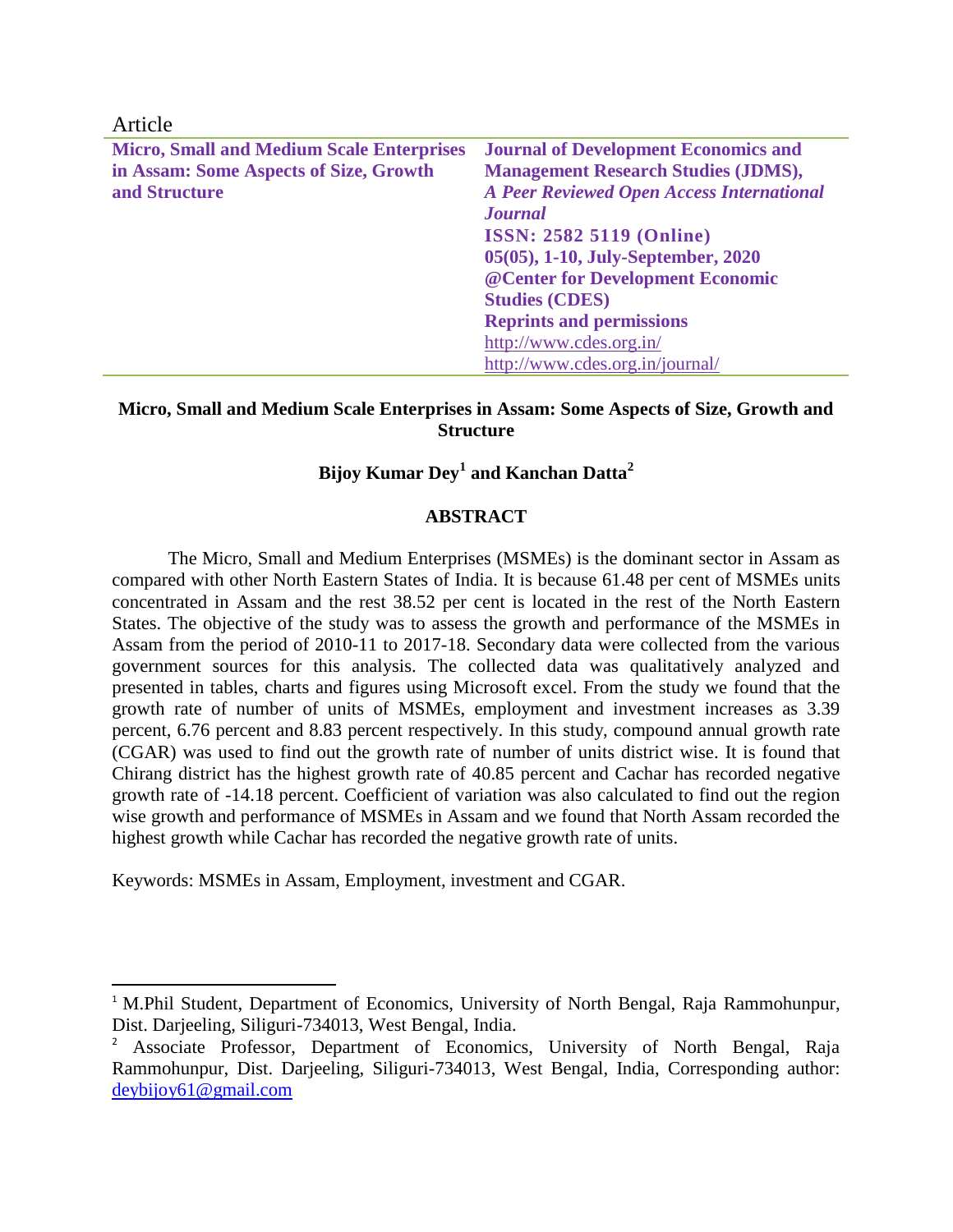### **1. Introduction:**

The Micro, Small and Medium Enterprises (MSMEs) is the dominant sector in Assam as compared with other North Eastern States because 61.48 per cent of MSMEs units concentrated in Assam and the rest 38.52 per cent is located in the rest of the North east states. Similarly, 51.5 per cent of fixed investment, 66.2 per cent of output and 55.12 per cent of employment of entire North Eastern region shared by Assam. At present, the MSMEs sector is found the fastest growing sector in Assam in terms of output, investment, numbers of units and employment generation. The sectoral composition of GSDP both at current and constant (2004-05) prices has undergone considerable change during the past few years. In 2004-05 at constant (2004-05) the share of Agriculture and Allied sector was 25.6 percent, The Industrial sector was 27.5 percent and Services sector was 46.9 percent. It is evident that over the years the share of Agriculture and Allied sector in the GSDP has been gradually declining from 25.6 percent in 2004-05 to 22.4 percent in 2011-12 and 18.66 percent level in 2015-16 .The contribution of Industry sector to GSDP has also shown a downward trend from 27.5 percent in 2004-05 to 21.9 percent in 2011- 12, while the share of Services sector has progressed from 46.9 percent in 2004-05 to 55.7 percent by 2011-12 (Economic survey of Assam, 2011-12). Thus, the State Economy has witnessed a change over the periods and the primary sector has witnessed a shift to service sector and industrial sector resulting to flourish very rapidly in the State's economy.

So far as employment elasticity is concerned, it has also been declining in a large surplus of labour in rural areas. During 1977-1978 and 1999-2000, the share of employment in agriculture sector declined from 73.9 per cent to 60.2 per cent. The share of agriculture sector's contribution to National Income has come down from 30 per cent in 1990-91 to 13.9 per cent in 2011-12 (Economic survey of Assam). As a result, the development of rural industries (micro and small enterprise now) becomes an alternative strategy for employment generation on the one hand and raising the contribution to Gross State Domestic Product (GSDP) on the other hand. The Micro and Small Enterprises (MSEs) is the  $2<sup>nd</sup>$  largest employer of human resources after agriculture. It is important to generate large scale employment, to sustain economic growth and to make growth inclusive.

#### **2. Literature Review:**

Surendar Gade (2018) attempted to examine the contribution of MSMEs sector towards the growth of India and highlighted the areas, which needs to be strengthened for the sector to continue with its contribution to the development of the nation. The author found out from the study that the MSMEs could be the boon and future hope of the economy. In addition, MSMEs were found to provide equal development opportunities to the society and can also be a strong means of utilizing the available natural resources in India.

Shivani Mishra(2012) conducted a study to throw lights on the role MSME play in promotion of socially disadvantaged group and also highlighted the position of MSMEs in the era of globalization. The research in the conclusion affirms that SMEs contribute greatly to the Indian economy. The MSMEs help in distribution of industries evenly and again promote rural development as well as decentralization of economic power. Another finding was that the MSMEs create a lot of employment and contribute significantly to industrial production and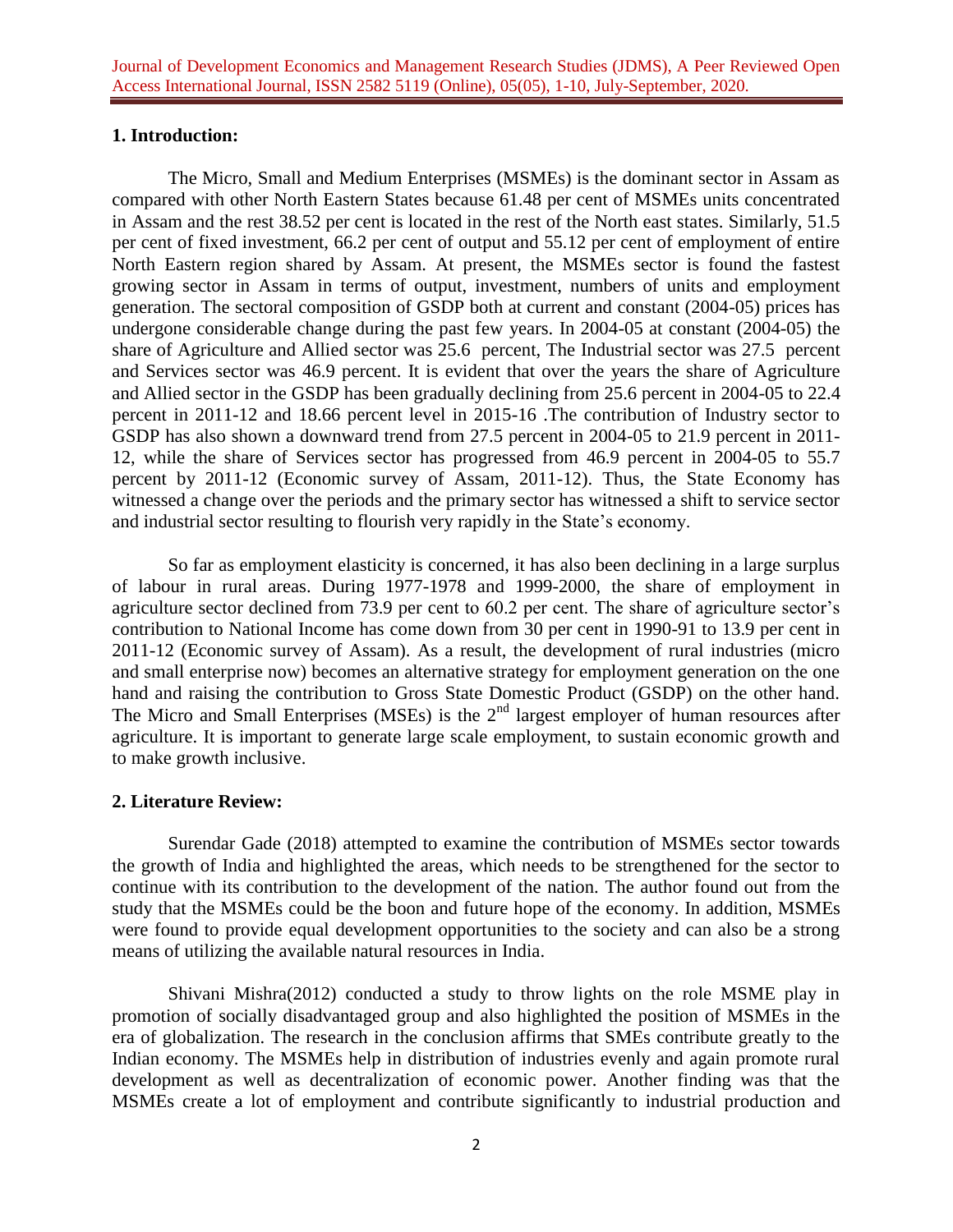export. Aarti Deveshwar (2014) in a study made an attempt to analyse the impact of globalization on the growth of MSMEs and factors affecting the Indian MSMEs. The Researcher concluded that per the analysis of some growth parameters of pre and post globalization period indicates that globalization has negatively affected the growth of MSMEs with regards to number of units, employment creation, production and export. Globalization according to the research poses a major threat and challenges to the MSMEs in India.

Sonia Mukherejee (2018) researched about the challenges faced by MSMEs in India and observed that more efforts on the part of both the government and the entrepreneurs have to be invested into the sector for improvement of the competitiveness of the MSMEs in India. The researcher opined that efforts in the form of investing in advanced technology, and R&D, higher usage of technology and digital enabled platforms, technology transfer, investing in human resource, improving access to finance, closing the infrastructure gap, and reducing the cumbersome and stringent business regulations. The researcher was of the view that if the above measures are paid attention to, it will improve Indian MSMEs to have access to the global market

#### **3. Objectives of the Study:**

The objective of the study was to assess the growth and performance of the MSMEs in Assam from the period of 2010-11 to 2017-18. Specifically, the study seeks to study:

- I. Assess the district wise growth of MSMEs in Assam.
- II. Assess the contribution of MSMEs to job creation in Assam.
- III. Assess the contribution of performances of MSMEs in Assam.

#### **4. Methodology of the Study:**

The study made use of secondary data, which was collected from various sources including annual reports of the Ministry of micro, small and medium enterprises, economic survey of Assam from 2010 to 2018, statistical handbook of Assam, Directorate of Industries and Commerce, Assam website of Ministry of Statistics and Programme Implementation, and journals. Data on the distribution of MSMEs in the Assam, the number of employment created by the MSME industry, and the growth and performance indicators of the sector was collected for analysis. The data was statistically analyzed by using compound annual growth rate (CGAR), Average annual growth rate (AAGR), coefficient of variation and presented in the form of tables, and Graphs using Microsoft Excel.

#### **5. Data Analysis and Discussion:**

#### **5.1 Existing of MSMEs in Assam: an analysis:**

Presently, the small-scale industries have been sub-divided into Micro, Small and Medium enterprises (MSME) under the Micro, Small and Medium enterprises development act 2006.The categorization of enterprises is made based on their investment in plant and machineries in case of manufacturing sector or in equipment's in case of service sector. The table: 1, below shows the growth of MSME units, employment and investment till the year 2108.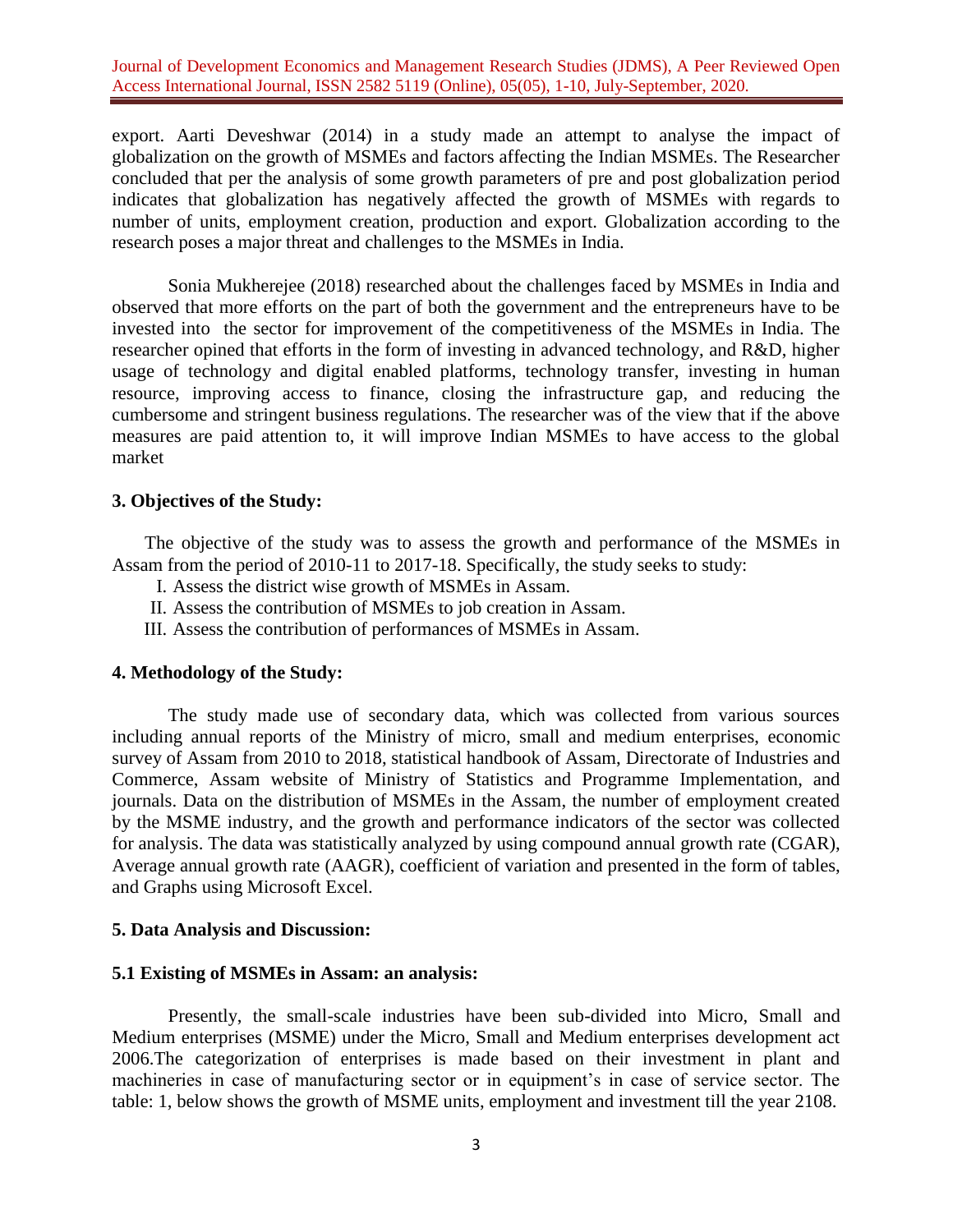| Year           | No. of | No. of  | Average | Investment    | Average    |
|----------------|--------|---------|---------|---------------|------------|
|                | units  | workers | worker  | (Rs. in lakh) | investment |
| 2010-11        | 1214   | 9002    | 7.4     | 25557.59      | 21.05      |
| 2011-12        | 1287   | 13886   | 10.8    | 27776.15      | 21.59      |
| 2012-13        | 1451   | 11671   | 8.0     | 27397.47      | 18.89      |
| 2013-14        | 1860   | 12971   | 7.0     | 31099.08      | 16.70      |
| 2014-15        | 2629   | 20496   | 7.8     | 26923.29      | 10.23      |
| 2015-16        | 1898   | 13848   | 7.3     | 25597.96      | 13.49      |
| 2016-17        | 2177   | 19355   | 8.89    | 60687.43      | 27.88      |
| 2017-18        | 1539   | 14442   | 9.38    | 47452.71      | 30.82      |
| Average annual |        |         |         |               |            |
| growth rate    | 3.39   | 6.76    |         | 8.83          |            |

Table 1: Growth of MSMEs units, employment and investment in Assam

Data Source: Directorate of industries and commerce, Assam

Table: 1, reveal that In Assam as on 2010-11 there was a total number of 1214 units of registered MSMEs and these provide working to the 9002 numbers of peoples in Assam. There is Rs. 25557.59 lakh investment for 1214 units in the period of 2010-11.Tables shows that the number of units, employment and investments are increasing with increase in time period. It becomes highest in the year of 2014-15 and then becomes fall but still remain higher than the year 2010-11.The average annual growth rate of no. of units, employment and investments are 3.39, 6.76 and 8.83 respectively which shows positive growth rate. It is also evident from the table that average employment per unit of MSMEs in Assam is around 8 person and average investment per unit is around 20 lakh during the period of 210-11 to 2017-18 which is less than the national average.

### **5.2 CAGR of no. of units across the district with state average:**

This section deals with the calculation of CAGR (Compound Annual Growth Rate) across the various districts of Assam from the time period of 2010-11 to 2017-18 and also compare the rate with state rate. From the table: 2, it is clear that only 13 districts CAGR is above the state CAGR and reaming has the below CAGR than state. Among them highest CAGR is recorded at Chirang district (40.85 percent) and highest negative rate is on Cachar district (- 14.18 percent).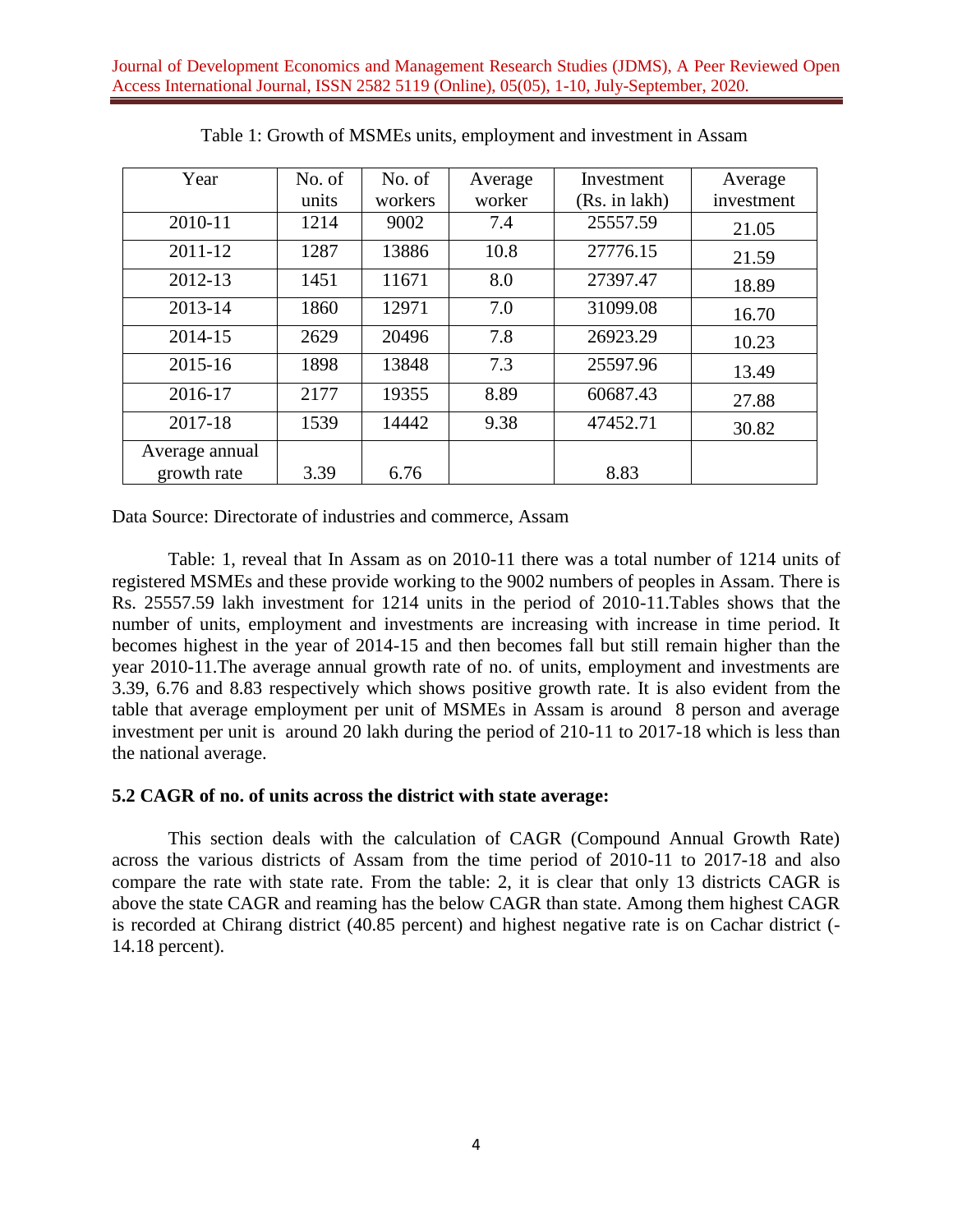| District /   | 2010-           | $2011 -$        | 2012-           | 2013-           | 2014-           | $2015 -$        | 2016-           | 2017-           | CAGR      | <b>CAGR</b> |
|--------------|-----------------|-----------------|-----------------|-----------------|-----------------|-----------------|-----------------|-----------------|-----------|-------------|
| Year         | 11              | 12              | 13              | 14              | 15              | 16              | 17              | 18              |           | (percent)   |
| Kokrajhar    | 6               | $\overline{9}$  | 13              | 5               | 9               | 10              | 16              | $\overline{21}$ | 0.196     | 19.598      |
| Dhubri       | $\overline{72}$ | $\overline{33}$ | 56              | $\overline{83}$ | 139             | 29              | $\overline{32}$ | $\overline{54}$ | $-0.040$  | $-4.0264$   |
| Goalpara     | 20              | 34              | 26              | 89              | 77              | 59              | 58              | 52              | 0.146     | 14.625      |
| Bongaigaon   | 39              | 52              | 48              | 36              | 167             | 33              | 43              | 69              | 0.0849    | 8.492       |
| Barpeta      | 52              | 33              | 54              | 59              | 122             | 202             | 195             | 90              | 0.081     | 8.151       |
| Kamrup       | 391             | 301             | 297             | 283             | 377             | 173             | 435             | 186             | $-0.101$  | $-10.069$   |
| rural and    |                 |                 |                 |                 |                 |                 |                 |                 |           |             |
| metro        |                 |                 |                 |                 |                 |                 |                 |                 |           |             |
| Nalbari      | 42              | 68              | 89              | 78              | 100             | 128             | 80              | 57              | 0.0446    | 4.459       |
| Darrang      | 35              | 54              | 43              | 107             | 54              | 54              | 62              | 49              | 0.049     | 4.924       |
| Morigaon     | 24              | 25              | 37              | 22              | 53              | 16              | 49              | 45              | 0.094     | 9.396       |
| Nagaon       | 164             | 70              | 123             | 180             | 213             | 89              | 187             | 133             | $-0.029$  | $-2.948$    |
| Sonitpur     | 41              | 85              | 54              | 89              | 135             | 60              | 99              | 84              | 0.108     | 10.789      |
| Lakhimpur    | 39              | 17              | 23              | 53              | 52              | 35              | 38              | 27              | $-0.051$  | $-5.118$    |
| Dhemaji      | 28              | 41              | 27              | 39              | $11\,$          | $\overline{5}$  | 16              | 27              | $-0.0052$ | $-0.518$    |
| Tinsukia     | 98              | 46              | 81              | 98              | 119             | 56              | 94              | 90              | $-0.012$  | $-1.209$    |
| Dibrugarh    | 91              | 58              | 118             | 154             | 180             | 139             | 306             | 136             | 0.059     | 5.908       |
| Sivasagar    | 81              | 35              | 81              | 100             | 282             | 313             | 151             | 100             | 0.0305    | 3.056       |
| Jorhat       | 34              | 47              | 82              | 86              | 141             | 71              | 76              | $\overline{79}$ | 0.128     | 12.799      |
| Golaghat     | 44              | 62              | 42              | 63              | 112             | 230             | 62              | 79              | 0.087     | 8.720       |
| Karbi        | 9               | 6               | 6               | 15              | 17              | 13              | 30              | 14              | 0.065     | 6.515       |
| angling      |                 |                 |                 |                 |                 |                 |                 |                 |           |             |
| Dima-hasao   | $\overline{4}$  | $\overline{2}$  | $\overline{3}$  | $\overline{2}$  | $\overline{17}$ | $\overline{2}$  | $\overline{0}$  | $\overline{2}$  | $-0.094$  | $-9.428$    |
| Cachar       | $\overline{70}$ | $\overline{58}$ | $\overline{50}$ | $\overline{72}$ | 40              | $\overline{27}$ | $\overline{33}$ | $\overline{24}$ | $-0.142$  | $-14.180$   |
| Karimganj    | 21              | 22              | 25              | 24              | 38              | 44              | 20              | 18              | $-0.022$  | $-2.178$    |
| Hailakandi   | 25              | 23              | 37              | 47              | 34              | 30              | 23              | 14              | $-0.079$  | $-7.949$    |
| Chirang      | $\overline{4}$  | 22              | 11              | 41              | 55              | 54              | 43              | 44              | 0.409     | 40.854      |
| <b>Baksa</b> | $\overline{37}$ | $\overline{4}$  | 11              | 32              | 6               | $\mathbf{1}$    | $\overline{4}$  | $\overline{21}$ | $-0.078$  | $-7.773$    |
| Udalguri     | 35              | 11              | 14              | 3               | 13              | 25              | 25              | 24              | $-0.052$  | $-5.247$    |
| Assam        | 1214            | 1287            | 1451            | 1860            | 2629            | 1898            | 2177            | 1539            | 0.035     | 3.447       |

Data Source: Statistical handbook of Assam

# **5.3 Region-wise CAGR in Assam:**

The total Assam is dividing into five different regions (this is a list of unofficial or semiofficial regions of Assam). The five regions are shown through the following table: 3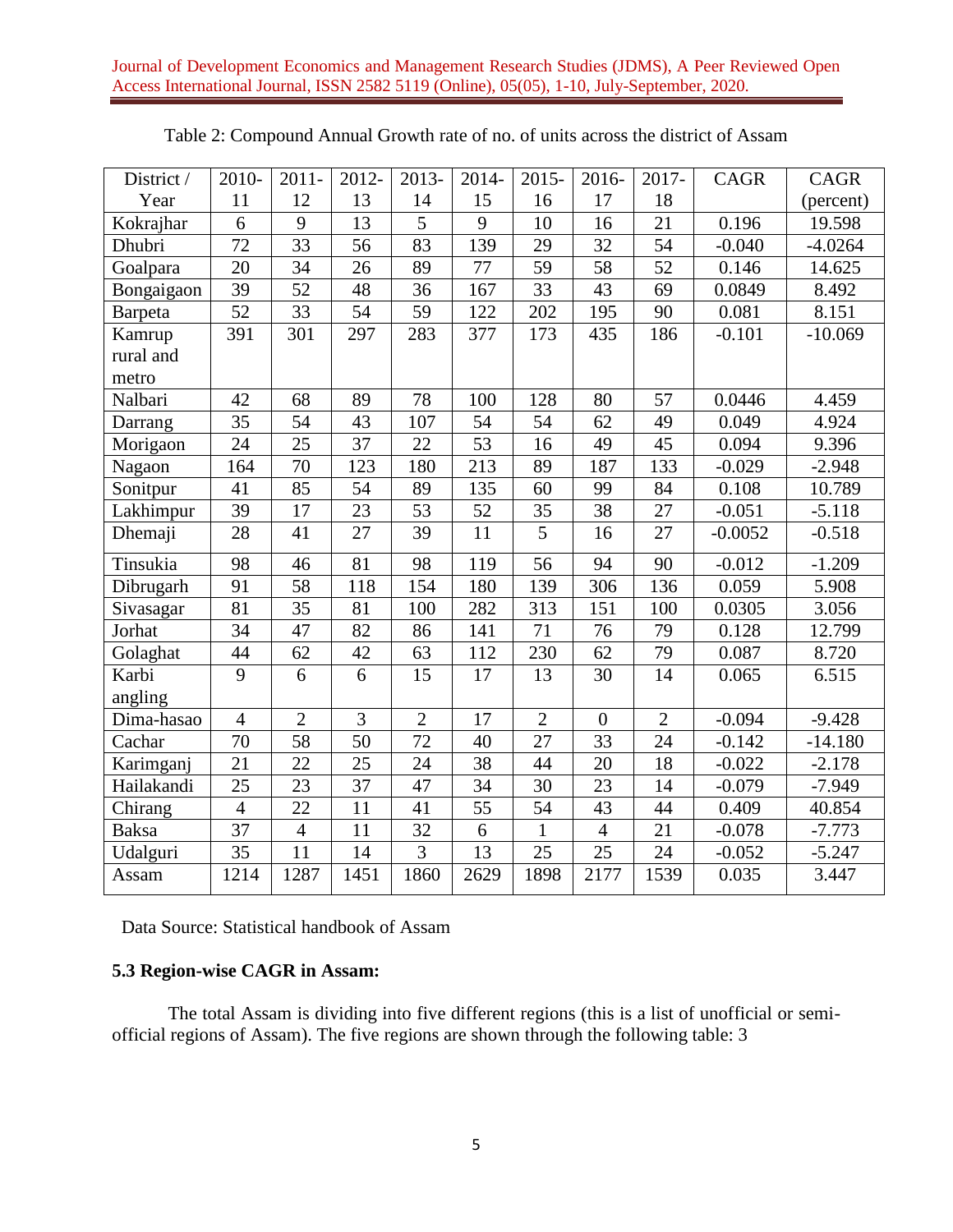| Regions              | <b>Districts</b>                                                 |  |  |  |
|----------------------|------------------------------------------------------------------|--|--|--|
| <b>Upper Assam</b>   | Golaghat, Dhemaji, Dibrugarh, Jorhat, Lakhimpur, Tinsukia,       |  |  |  |
|                      | Sivasagar                                                        |  |  |  |
| Lower Assam          | Dhubri, Kokrjhar, Bongaigaon, Barpeta, Chirang, Baksa, Goalpara, |  |  |  |
|                      | Kamrup (Rural +Metro) and Nalbari                                |  |  |  |
| <b>Central Assam</b> | Karbi angong, Dima-hasao, Nagaon, Morigaon                       |  |  |  |
| <b>Barak Valley</b>  | Cachar, Hailakandi, Karimganj                                    |  |  |  |
| North Assam          | Darrang, Sonitpur, Udalguri                                      |  |  |  |

#### Table 3: Five different regions of Assam

Source: [https://en.m.wikipedia.org](https://en.m.wikipedia.org/) divisions of Assam

### Fig: 1 Five different regions of Assam





### **I. Upper Assam:**

It is clear that, the coefficient of variation declines on 2011-12 but increase on next year and then again declines. Up to 2016-17 it increases and then again falls but still little bit high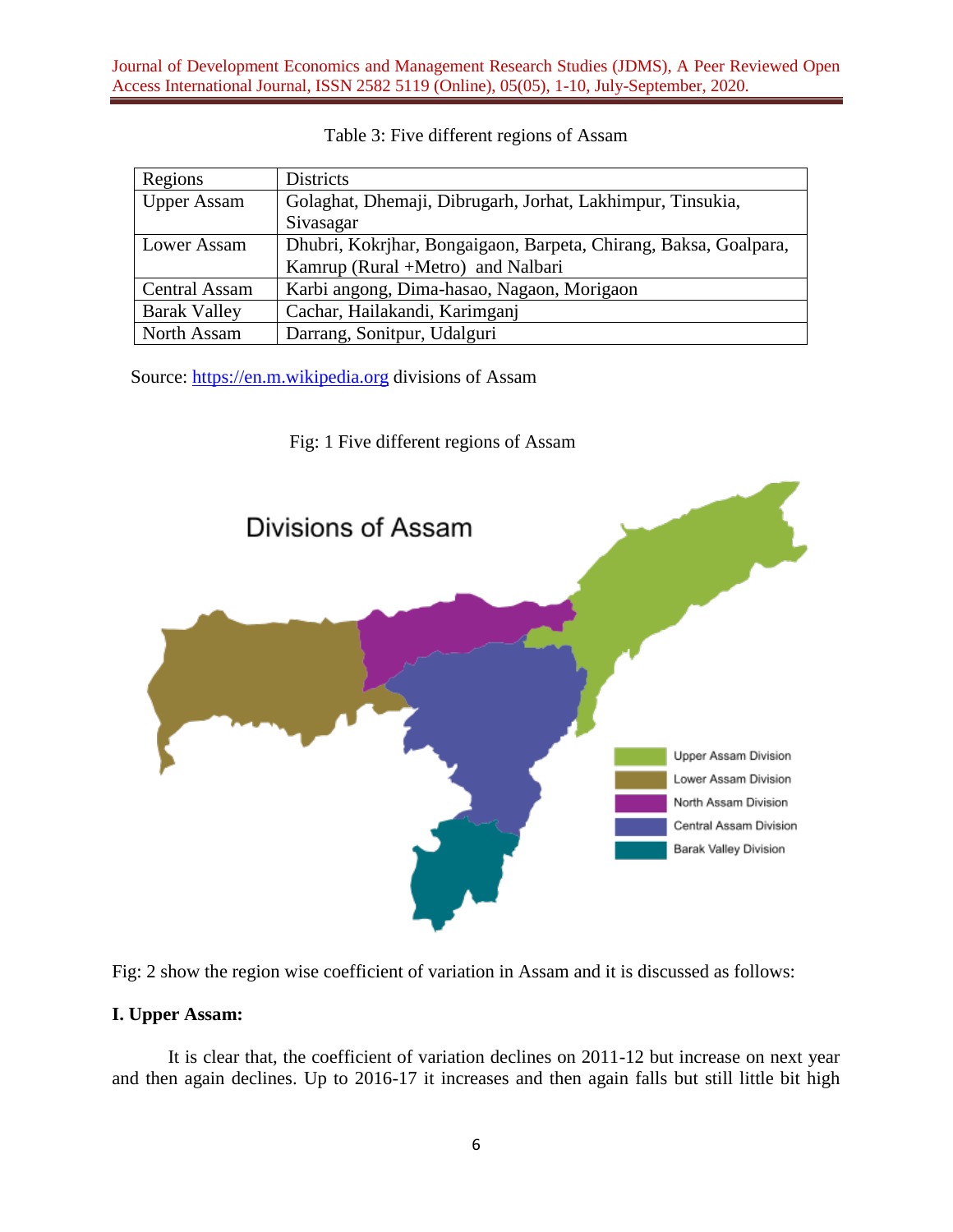Journal of Development Economics and Management Research Studies (JDMS), A Peer Reviewed Open Access International Journal, ISSN 2582 5119 (Online), 05(05), 1-10, July-September, 2020.

then the initial period in the upper Assam which reflects that inequality with respect to no. of units is increases.

### **II. Lower Assam:**

In case of lower Assam the coefficient of variation is declining. In the period of 2010-11 the coefficient of variation was 164.18 percent and it declines on 75.63 percent in the period of 2017-18. This is the reflection of lower inequality in terms of no. of MSMEs units in the lower Assam.

#### **III. North Assam:**

In the area of north Assam the inequality on no. of MSMEs units is increasing highly since the coefficient of variation is increasing  $(9.37)$  percent to 57.59 percent) from 2010-11 to 2017-18.

### **IV. Central part of Assam:**

In the central Assam overall inequality is declining but the magnitude is very small. This is clear by observing the figure from below.

#### **V. Barak valley:**

In the Barak valley, the degree of inequality is very low as compared to the other parts of the Assam. It is seen that in initial period of 2010-11, coefficient of variation is 70.37 5 and it declines to 26.97 percent on 2017-18. Very low inequality of no. of units is recorded at Barak valley on 2014-15, it is only 8.19 coefficient of variation and this is due to may be the lower growth rate of the entire region.



**Fig: 2,** Region wise coefficient of variation in Assam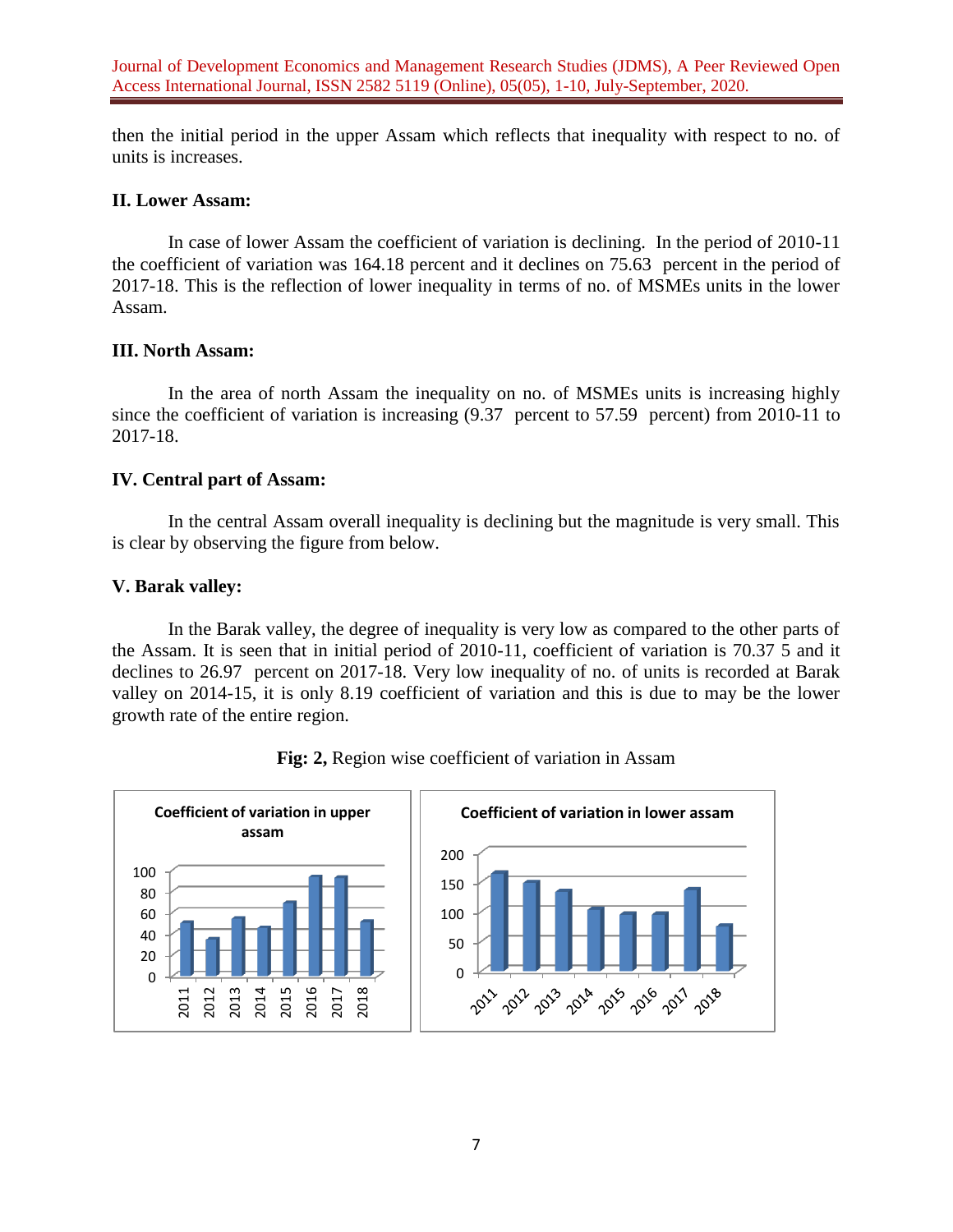Journal of Development Economics and Management Research Studies (JDMS), A Peer Reviewed Open Access International Journal, ISSN 2582 5119 (Online), 05(05), 1-10, July-September, 2020.





The table: 4 shows the region wise C.V in 2010-11 to 2017-18 and the compound annual growth rate (CAGR) among these periods.

Table 4: Region wise coefficient of variation in Assam and CAGR

| Region               |         | Coefficient of variations | Remarks    | <b>CAGR</b> |
|----------------------|---------|---------------------------|------------|-------------|
|                      | 2010-11 | 2017-18                   |            | 2011-18     |
| <b>Upper Assam</b>   | 49.85   | 50.90                     | Increasing | 3.30        |
| Lower Assam          | 164.18  | 75.63                     | Decreasing | $-1.37$     |
| North Assam          | 9.37    | 57.59                     | Increasing | 4.41        |
| <b>Central Assam</b> | 151.86  | 122.01                    | Decreasing | $-0.43$     |
| Barak valley         | 70.37   | 26.97                     | Decreasing | $-8.70$     |

Source: Author's own computation

Considering the above table: 4, it can be said that with respect to region wise distribution of no. of unit's inequality increasing in upper Assam, north Assam and decreasing for the rest of the region. However, in terms of CAGR, north Assam takes the leading role whereas Barak valley's situation is worst (-8.70).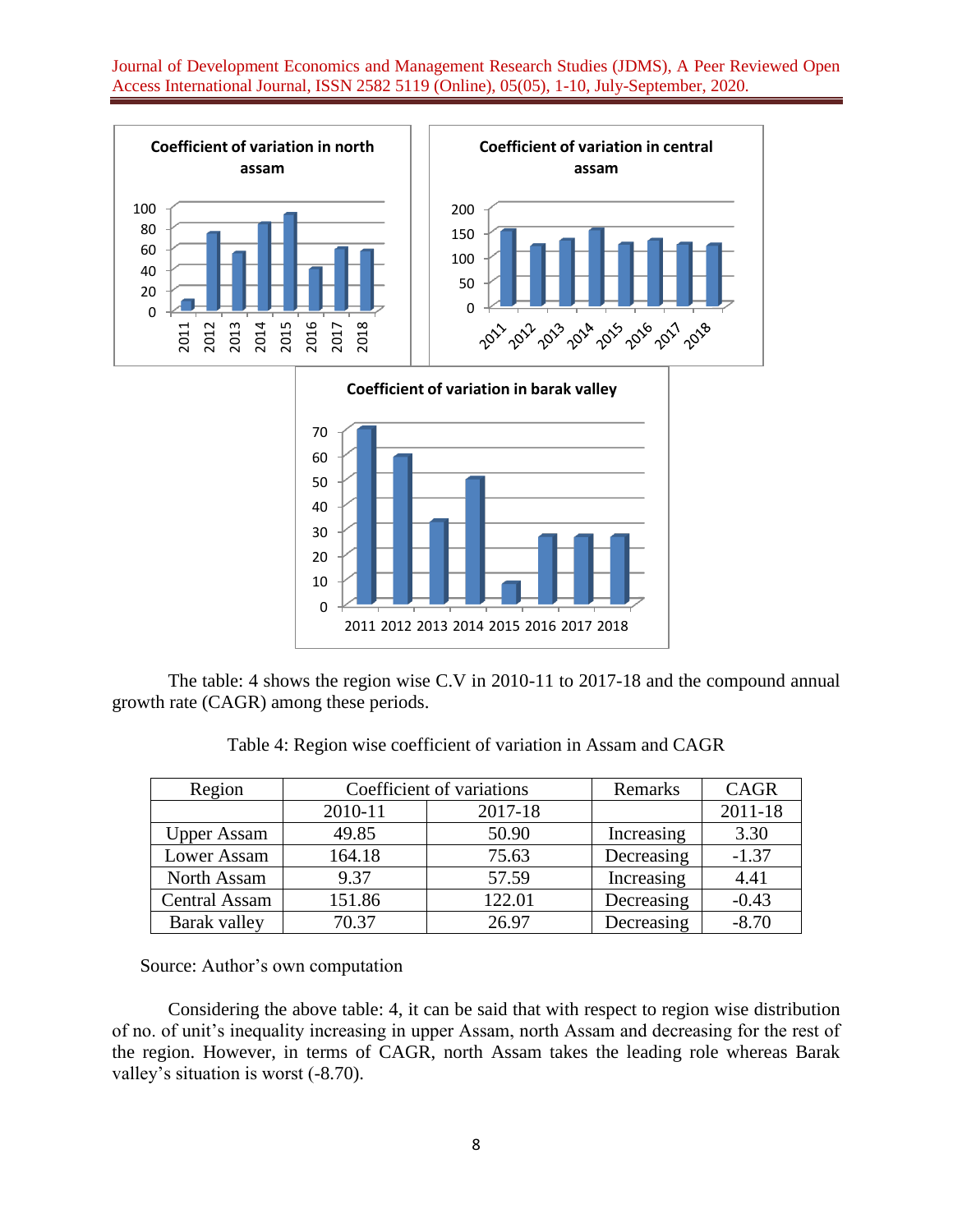# **6. Conclusion:**

There are 43,332 MSME units in Assam and provided employment to 2.49 lakhs persons till the end of March 2016 as per Economic Survey, Assam, 2016-17. There are 14055 MSMEs units and provided employment to 115671 persons in all the districts of Assam during the period from 2010-11 to 2017-18 and the 272491.68 lakh investments during these period in Assam. The average employment per unit of manufacturing enterprises in all the districts of Assam is 9.38 persons and the average investments is 30.82 (Rs. in lakh) during 2010-11 to 2017-18. The average annual growth rate of no. units, workers and investments are 3.39 percent, 6.76 percent and 8.83 percent respectively during the year 2010-11 to 2017-18. Compound Annual Growth Rate across the various districts of Assam from the time period of 2010-11 to 2017-18 are calculated and found that only 13 district CAGR is above the state CAGR (3.44 percent) and reaming has the below CAGR than state. Among them highest CAGR is recorded at Chirang district (40.85 percent) and highest negative rate is on Cachar district (-14.18 percent). It is also found that with respect to region wise distribution of no. of unit's inequality increasing in upper Assam, north Assam and decreasing for the rest of the region. However, in terms of CAGR, north Assam takes the leading role whereas Barak valley's situation is worst (-8.70).

# **7. Future scope:**

This article is only focused on the growth and development of the MSMEs in the various part of the Assam based on the secondary data. There is a further scope for research on technical efficiency analysis and sources of technical efficiency in Assam on sector wise as divided on this article.

### **Acknowledgment:**

This research article is one of my crucial parts of M.Phil work. For this research work, I would like to acknowledge my supervisor Dr. Kanchan Datta sir for guidance of this research work and the Department of Economics, University of North Bengal for the kind of help they did for the work. I am also grateful to office of the commissioner of industries & commerce, Assam for their help on providing me data on MSMEs of Assam.

**Conflict of interest:** There is no conflict of interest with any other regarding this paper.

# **References:**

- 1. Datta, K. (2016). MSMEs in India with special reference to micro manufacturing enterprises in Jalpaiguri sadar block of west Bengal, International journal of socio-legal analysis, 3(2):136-163.
- 2. Deveshwar, A. (2014). Globalization: Impact on Indian Small and Medium Enterprises. The Business and Management Review, 5(3): 136-147.
- 3. Dhar, P.K. (2016), The Economy of Assam: Including Economy of North-East India, Kalyani Publishers, New Delhi, p-311.
- 4. Gade, S. (2018). MSMEs Role in Economic growth a study on India's Perspective. International Journal of Pure and Applied Mathematics. 118 (18): 1727-1741.
- 5. Government of India Annual Report (2011-2018) Ministry of Micro, Small and Medium Enterprise, New Delhi.